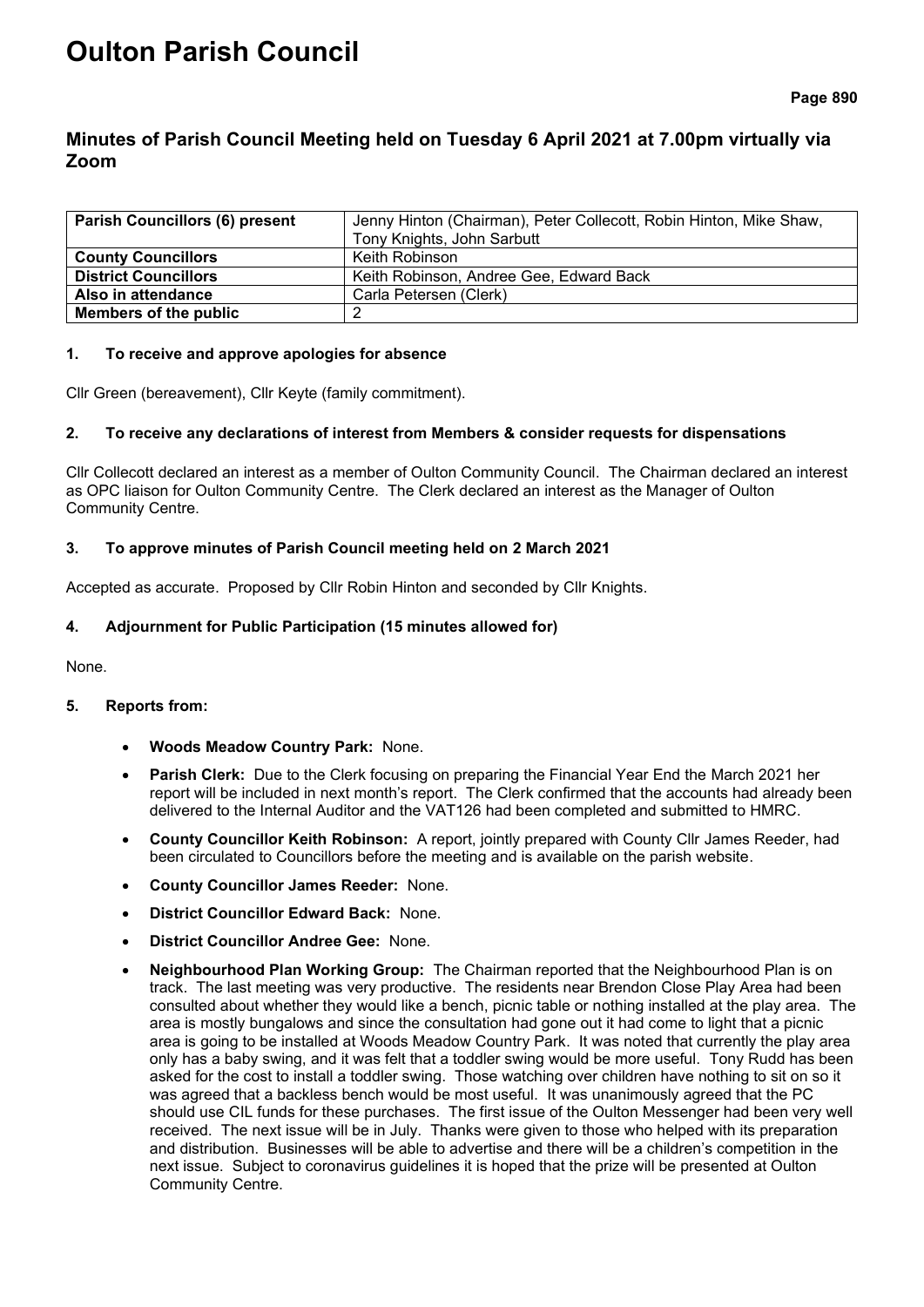# **6. Highways:**

# • **To receive a report on outstanding highways issues**

Cllr Knights reported that the faulty street lighting on Stirling Close/Meadow Road has been repaired.

A complaint had been received from a resident about a quad bike. This has been reported to the Police.

A site meeting had been held with Orwell Housing to discuss dog fouling and litter issues. A plan has been agreed.

Cllr Robin Hinton expressed concerns again about the hedges on Oulton Road North that are making it difficult to have a clear view.

# • **To receive Speed Indicator Device (SID) results**

Cllr Knights and Cllr Robin Hinton presented a slide show of the most recent SID results. The fastest recorded speed was 80 mph which may have been an emergency vehicle. Cllr Knights and Cllr Robin Hinton will be carrying out a survey to count the type of vehicles on a particular day. It was noted that the intended housing off Oulton Street near Spinney Farm will add to the traffic numbers.

# **7. Planning**

# • **To receive new planning applications and make comment**

**DC/21/1186/FUL** Birch Close, Lowestoft, NR32 3QF. Details of the planning application had been circulated to Councillors before the meeting. It was unanimously agreed that there were no objections to the application.

# • **To receive results and updates on outstanding applications**

# None

Cllr Shaw reported that OPC had been invited by East Suffolk Council to attend a virtual meeting on 19 March 2021. The purpose of the meeting was to receive information about a Residential Development Brief for the site WLP2.14 Land North of Union Lane. The meeting had been attended by Oulton Parish Councillors and the Clerk. Concerns were given to ESC Planning about the increased number of vehicles, the closeness to a Grade II listed building and the burial sites. A request was given for OPC to meet with developers and planners at the site. ESC Planning was updated on the progress of the Oulton NP and the Design Codes and various documents which are on the OPC website. All the comments received from residents regarding WLP2.14 had been compiled into a report and were given to ESC for them to consider.

Cllr Collecott left at 7.49 pm.

# **8. Finance:**

- **To receive the income and expenditure figures as at 31 March 2021 –** It was noted.
- **To note the bank balance as at 31 March 2021 – £46045.88**
- **To note receipts** None
- **To consider any grant applications –** None
- **To approve payments.**

Proposed by Cllr Robin Hinton and seconded by Cllr Knights.